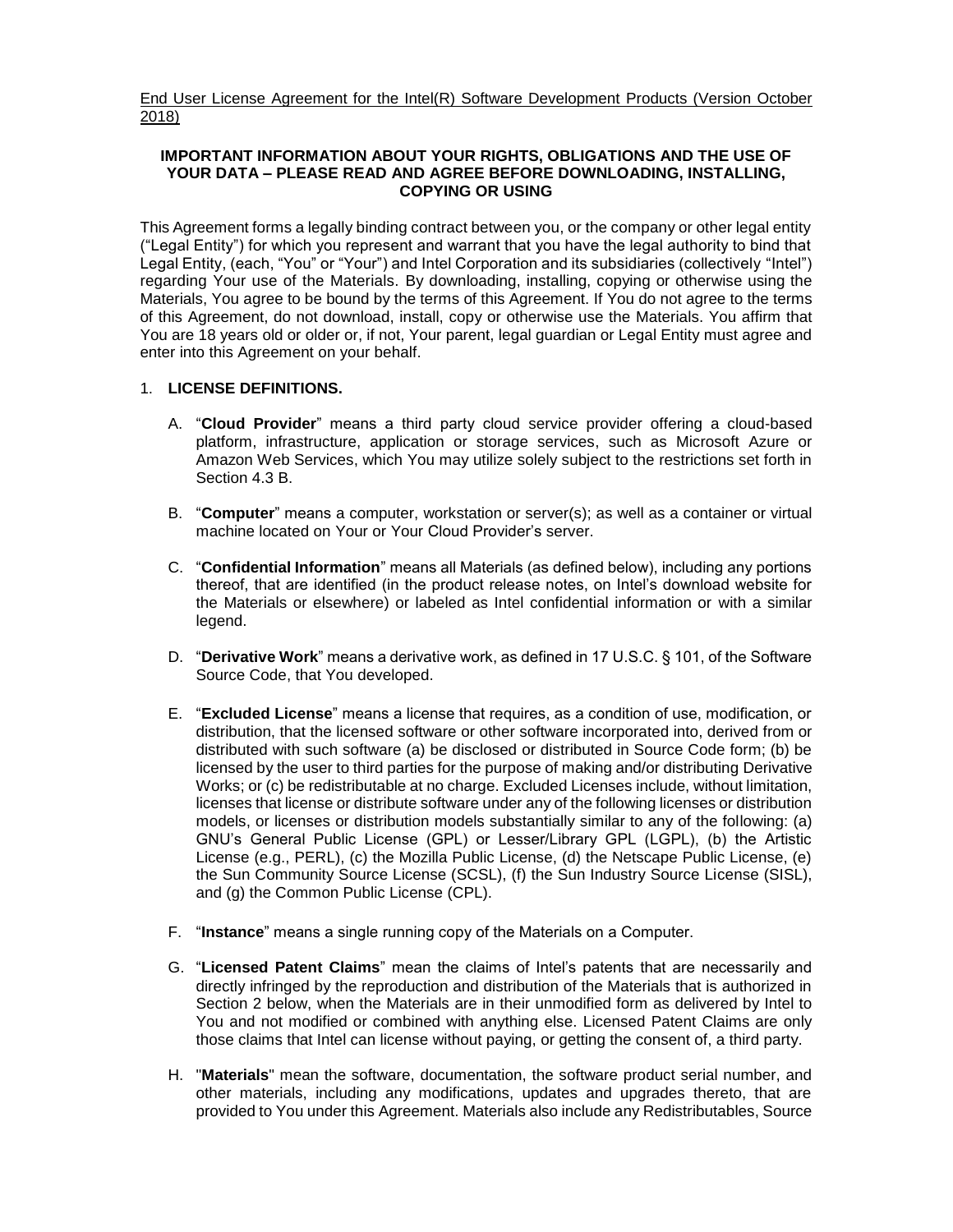Code, Sample Source Code, and Pre-Release Materials, as defined below, but do not include Third Party Programs.

- I. "**Microsoft Platforms**" mean any current and future Microsoft operating system products, Microsoft run-time technologies (such as the .NET Framework), and Microsoft application platforms (such as Microsoft Office or Microsoft Dynamics) that Microsoft offers.
- J. "**Pre-Release Materials**" mean the Materials, or portions thereof, that are identified (in the product release notes, on Intel's download website for the Materials or elsewhere) or labeled as pre-release, prototype, alpha or beta code and, as such, the Pre-Release Materials are deemed to be pre-release code not suitable for commercial release, which may not be fully functional or tested and may contain bugs or errors, which Intel may substantially modify in its development of a commercial version, and for which Intel makes no assurances that it will ever develop or make generally available a commercial version.
- K. "**Redistributables**" mean the files (if any) listed in the "redist.txt", "redist-rt.txt" or similarlynamed text files that may be included in the Materials for the applicable "Intel Software Development Product."
- L. "**Sample Source Code**" means those portions of the Materials that are Source Code files and are identified as sample source code. Sample Source Code may not be tested nor validated and is provided purely for Your convenience as a programming example.
- M. "**Source Code**" means the software (and not documentation or text) portion of the Materials provided in human readable format, and includes modifications to the Source Code that You make or are made on Your behalf as expressly permitted under the terms of this Agreement.
- N. "**Third Party Programs**" mean the files (if any) listed in the "third-party-programs.txt" text file that may be included in the Materials for the applicable software.
- O. "**Your Product**" means one or more commercial applications or products developed by or for You using the Materials.
- P. "**Your Project**" means one or more noncommercial applications, which may include personal use, not-for-profit business use, educational use, internal evaluation or open source applications, developed by or for You using the Materials.

### 2. **LICENSE GRANTS.**

- 2.1 **License for Commercial License Types**. Subject to the terms and conditions of this Agreement, including, but not limited to, the applicable license type use restrictions in Section 3.1 and other restrictions in Section 4 below, and timely payment of any fees (if applicable), Intel grants You a non-exclusive, worldwide, non-assignable (except as expressly permitted hereunder), limited right and license for the term You obtained pursuant to Section 3:
	- A. under its copyrights, to:
		- (1) reproduce internally a reasonable number of copies of the Materials for Your internal business use in accordance with the documentation or text files included as part of the Materials; provided, however, that this license does not include the right to sublicense and may only be exercised by You or Your employees;
		- (2) use the Materials solely for Your internal business use to develop Your Product, in accordance with the documentation or text files included as part of the Materials, provided, however, that this license does not include the right to sublicense and may only be exercised by You or Your employees;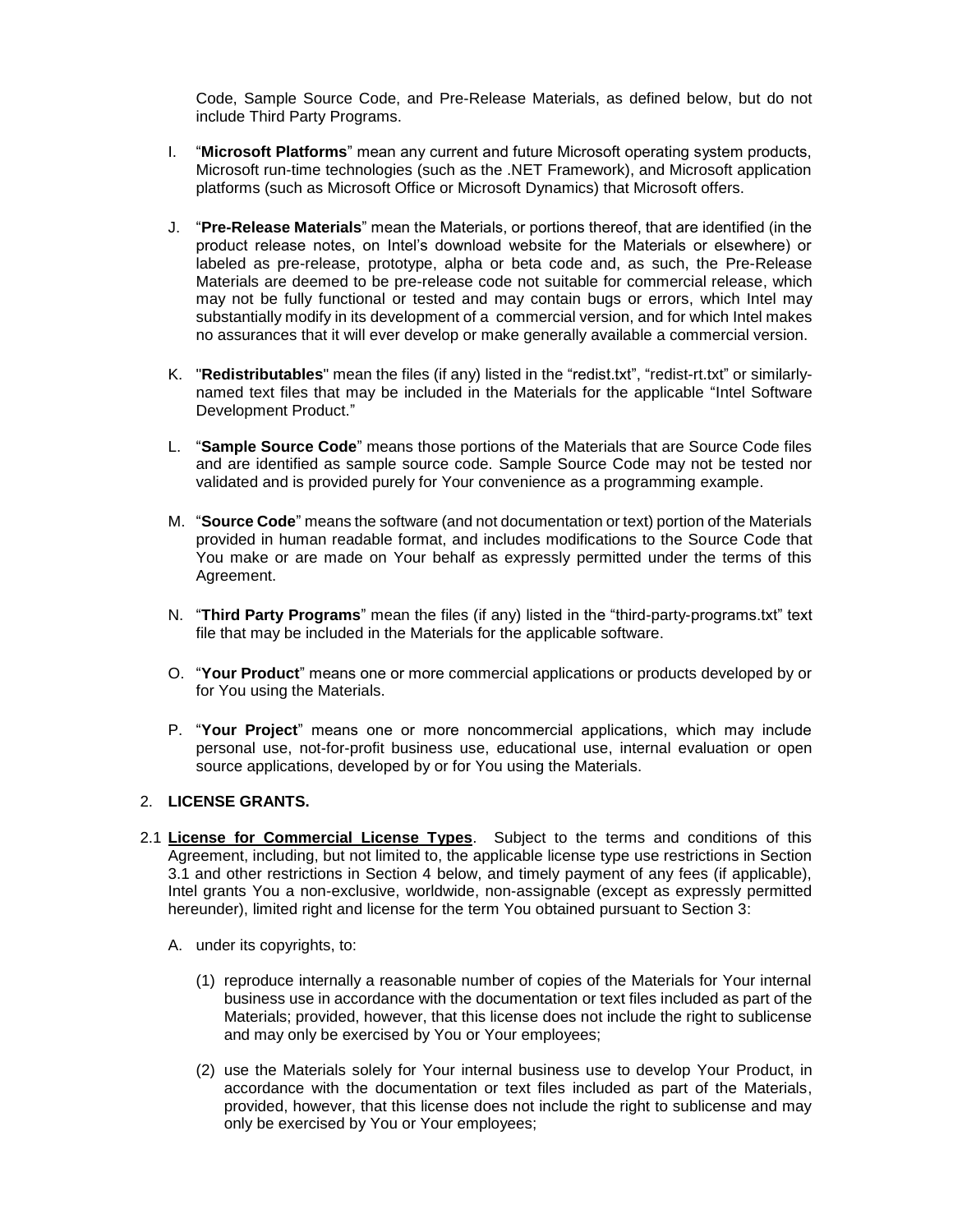- (3) modify or create Derivative Works of the Materials or any portions thereof, that are provided in Source Code form, provided, however, that this license does not include the right to sublicense and may be exercised only by You or Your employees;
- (4) publicly perform, publicly display, and distribute (directly and through Your distributors, resellers and other channel partners) or otherwise make publicly available the Redistributables, including any modifications to or Derivative Works of the Redistributables made pursuant to Section 2.1.A(3), or any portions thereof, subject to the following restrictions:
	- (a) Any distribution of the Redistributables must only be as part of Your Product which must add significantly more functionality than the Redistributables themselves;
	- (b) Any additional restrictions which may appear in the Redistributables text files specified in Section 1.K above and in Section 4 below; and
	- (c) The license under Section 2.1.A(4) includes the right to sublicense the Redistributables, but the sublicense rights are limited only to the sublicensing of any Intel copyrights in the Redistributables and only to the extent necessary to perform, display, and distribute the Redistributables (including Your modifications and Derivative Works thereto) solely as incorporated in Your Product.
	- (d) You (i) will be solely responsible to Your customers for any update, support obligation or other liability which may arise from Your distribution of Your Product, (ii) will not make any statement that Your Product is "certified" or that its performance is guaranteed by Intel, (iii) will not use Intel's name or trademarks to market Your Product without written permission from Intel, (iv) will provide the Redistributables subject to a license agreement that prohibits disassembly and reverse engineering of the Redistributables except in cases where You provide Your Product subject to an open source license that is not an Excluded License, (e.g., the BSD license or the MIT license), (v) will indemnify, hold harmless, and defend Intel and its suppliers from and against any claims or lawsuits, including attorney's fees, that arise or result from Your modifications, Derivative Works or Your distribution of Your Product.

and

- B. under Intel's Licensed Patent Claims, to:
	- (1) make copies of the Materials only as specified in Section 2.1.A(1);
	- (2) use the Materials only as specified in Section 2.1.A(2); and
	- (3) offer to distribute, and distribute, but not sell, the Redistributables only as part of Your Product under Intel's copyright license granted in Section 2.1(A), but only under the terms of that copyright license and not as a sale (and this right does not include the right to sub-license);

And, provided further, that the license under the Licensed Patent Claims does not and will not apply to, and Intel does not expressly grant You a patent license in this Agreement to, any modifications to, or Derivative Works of, the Materials, whether made by You, Your contractor(s), Your customer(s) (which, for all purposes under this Agreement, will mean either a customer, reseller, distributor or other channel partner) or any third party, even if the modification and Derivative Works are permitted under 2.1.A(3).

2.2 **License for Noncommercial License Types**. Subject to the terms and conditions of this Agreement, including, but not limited to, the applicable license type use restrictions in Section 3.2 and other restrictions in Section 4 below, and timely payment of any fees (if applicable),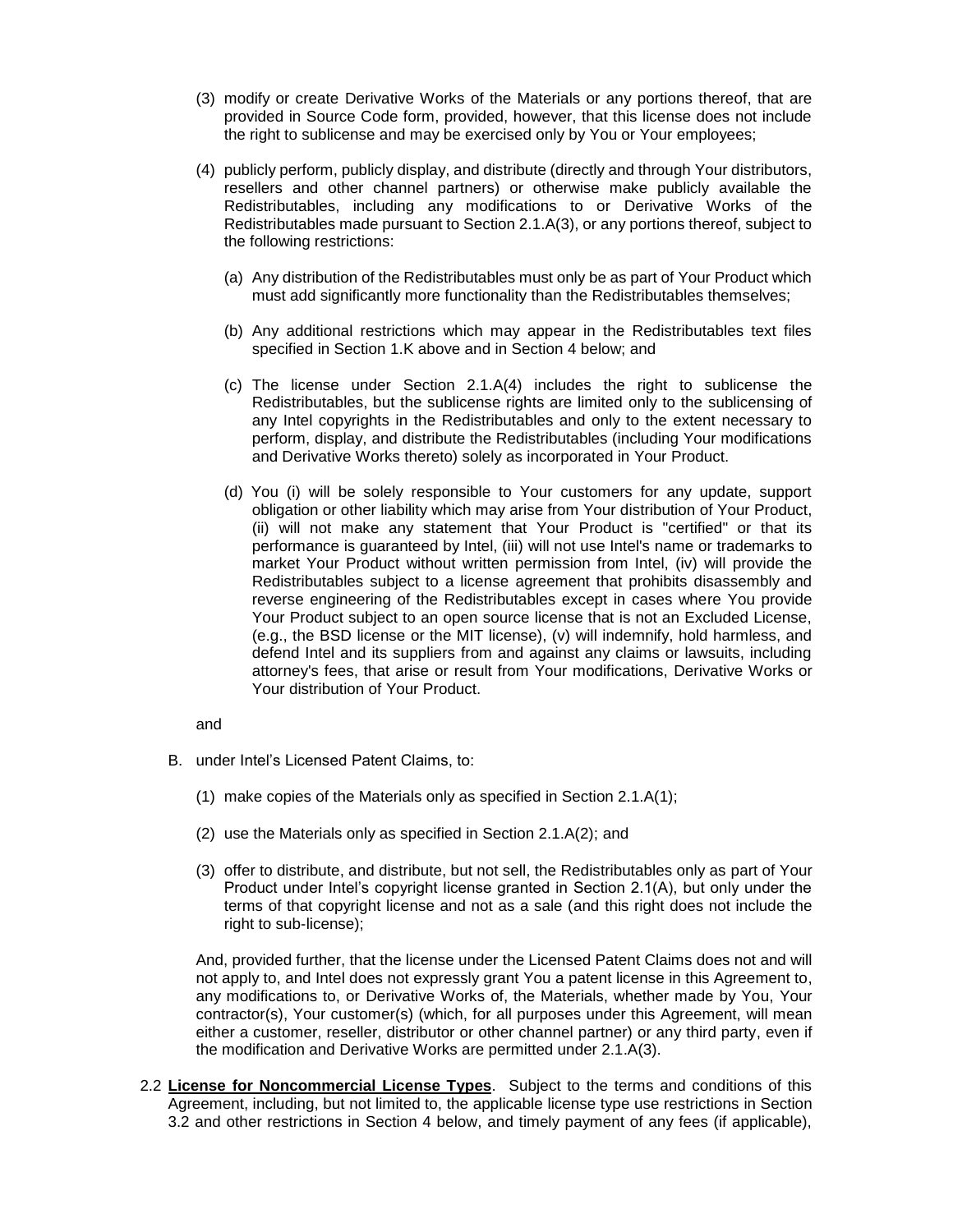Intel grants You a non-exclusive, worldwide, non-assignable, limited right and license for the term You obtained pursuant to Section 3, and under its copyrights, to:

- A. reproduce a reasonable number of copies of the Materials internally and use the Materials solely for Your Project in accordance with the documentation or text files included as part of the Materials, and for no commercial uses whatsoever; provided, however, that this license does not include the right to sublicense and may only be exercised by You or Your employees (if any);
- B. modify or create Derivative Works of the Materials, or any portions thereof, that are provided in Source Code form, provided, however, that this license does not include a right to redistribute the modifications or Derivative Works of the Materials, or the right to sublicense and may be exercised only by You or Your employees (if any);
- C. except for an evaluation license type, publicly perform, publicly display, and distribute or otherwise make publicly available the Redistributables, including any modifications to or Derivative Works of the Redistributables made pursuant to Section 2.2.B, or any portions thereof only for noncommercial uses, subject to the following restrictions:
	- (1) any distribution of the Redistributables must only be as part of Your Project which must add significantly more functionality than the Redistributables themselves;
	- (2) any additional restrictions which may appear in the Redistributables text files specified in Section 1.K above and in Section 4.1 below; and
	- (3) the license under this Section 2.2.C includes the right to sublicense the Redistributables, but the sublicense rights are limited only to the sublicensing of any Intel copyrights in the Redistributables and only to the extent necessary to perform, display, and distribute the Redistributables (including Your modifications and Derivative Works thereto) solely as incorporated in Your Project.
	- (4) You (i) will be solely responsible for any update, support obligation or other liability which may arise from Your distribution of Your Project, (ii) will not make any statement that Your Project is "certified" or that its performance is guaranteed by Intel, (iii) will not use Intel's name or trademarks in connection with Your Project without written permission from Intel, (iv) will provide the Redistributables subject to a license agreement that prohibits disassembly and reverse engineering of the Redistributables except in cases where You provide Your Project subject to an open source license that is not an Excluded License (e.g., the BSD license or the MIT license), (v) will indemnify, hold harmless, and defend Intel and its suppliers from and against any claims or lawsuits, including attorney's fees, that arise or result from Your modifications, Derivative Works or Your distribution of Your Project.
- 2.3 **Third Party Programs and Other Intel Programs Licenses**. Third Party Programs, even if included with the distribution of the Materials, are governed by separate license terms, including without limitation, third party license terms, other Intel software license terms, and open source software license terms. Such separate license terms (and not this Agreement) solely govern Your use of the Third Party Programs.

## 3. **LICENSE USE TYPES**.

- 3.1 **Commercial License Types.** Commercial license types are provided under the terms of the license set forth in Section 2.1. If you have obtained a license to the Materials under any of these commercial license types, you may also use the Materials for Your Project.
	- A. **Single Named-User License**. If You obtain the Materials under a single named-user license type, You may run as many Instances as needed for Your exclusive use, subject to Your compliance with all of the terms and conditions of this Agreement. You may obtain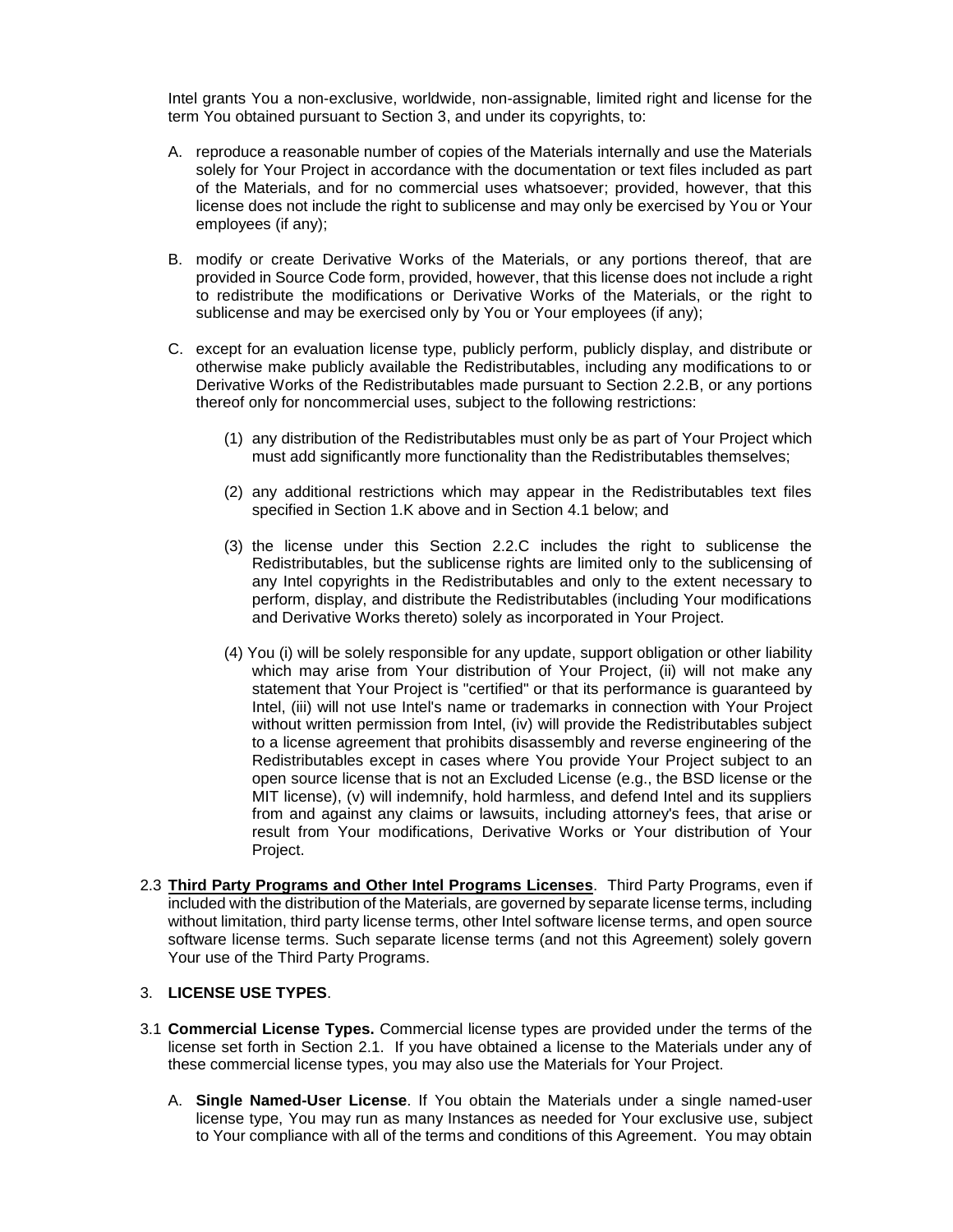either a perpetual or time limited license. If You obtain a single named-user license type that is also time limited, the term of Your license is specified on Intel's download website, in the applicable documentation or controlled by the serial number for the Materials.

- B. **Floating License**. If You obtain the Materials under a floating license type, You may run as many Instances as needed on the designated network for use by no more than the authorized number of concurrent users, subject to their compliance with all of the terms and conditions of this Agreement. You may obtain either a perpetual or time limited license. If You obtain a floating license type that is also time limited, the term of Your license is specified on Intel's download website, in the applicable documentation or controlled by the serial number for the Materials.
- C. **Site License**. If You obtain the Materials under a site license type (i.e., the Materials include the text file named "site\_license\_materials.txt"), You may run as many Instances as needed for use by any number of concurrent users located at the specified site or sites, subject to their compliance with all of the terms and conditions of this Agreement. You may obtain either a perpetual or time limited license. If You obtain a site license type that is also time limited, the term of Your license is specified on Intel's download website, in the applicable documentation or controlled by the serial number for the Materials.
- D. **Community License**. If You obtain the Materials under a community license type, You may run as many instances as needed for Your exclusive use, subject to Your compliance with all of the terms and conditions of this Agreement. The Materials are provided under a time limited license as specified on Intel's download website, in the applicable documentation or controlled by the serial number for the Materials.
- 3.2 **Noncommercial License Types.** Noncommercial license types are provided under the terms of the license set forth in Section 2.2.
	- A. **Evaluation License.** If You obtain the Materials under an evaluation license type, You may run as many instances as needed for your evaluation of the Materials, subject to Your compliance with all of the terms and conditions of this Agreement. **You may not distribute any portion of the Materials, and any application and/or product developed by You may only be used for evaluation purposes and only for the term of the evaluation.**  The Materials are provided under a time limited license as specified on Intel's download website, in the applicable documentation or controlled by the serial number for the Materials.
		- 1) **Pre-Release Materials**. If the Materials You receive are Pre-Release Materials, in addition to the license restrictions in Section 2.2 and the restrictions in 3.2.A above, (i) You may not modify or incorporate the Pre-Release Materials into any product You are developing; (ii) You may not continue to use the Pre-Release Materials if and once a commercial version is released; and (iii) You may not disclose to any third party any benchmarks, performance results, or other information relating to the Pre-Release Materials.
	- B. **Noncommercial Use License**. If You obtain the Materials under a noncommercial use license type, You may run as many instances as needed for Your exclusive use, subject to Your compliance with all of the terms and conditions of this Agreement. **Any work performed or produced as a result of use of the Materials cannot be performed or produced for the benefit of other parties, including but not limited to, for a fee, compensation or any other reimbursement or remuneration, or "not for profit."** The Materials are provided under a time limited license as specified on Intel's download website, in the applicable documentation or controlled by the serial number for the Materials.
	- C. **Educational License**. If You obtain the Materials under an educational license type, You must be a teacher, professor, or a student and You may only use the Materials for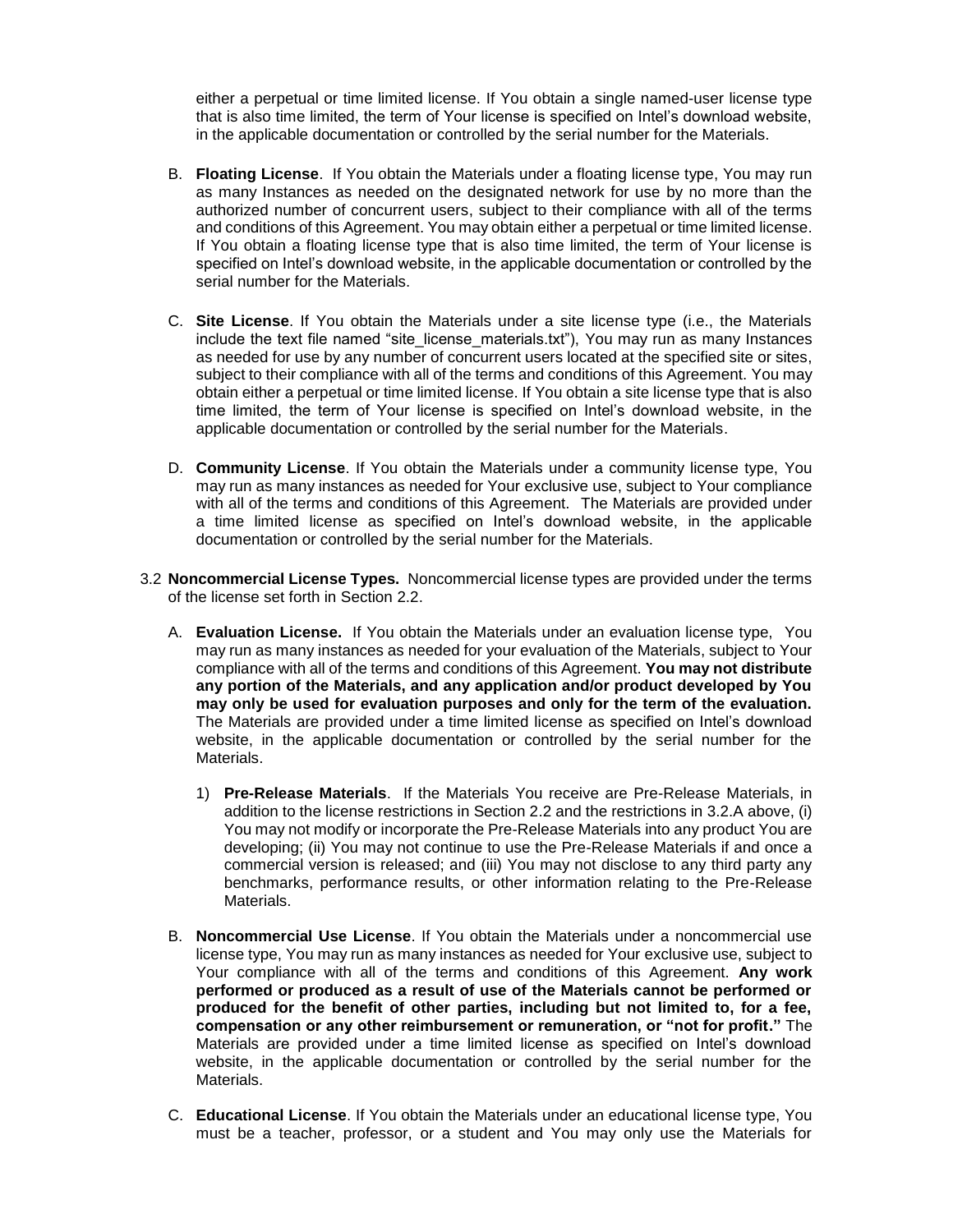educational purposes. **Any work performed or produced as a result of use of the Materials cannot be performed or produced for the benefit of other parties, including but not limited to, for a fee, compensation or any other reimbursement or remuneration, or "not for profit."** The Materials are provided under a time limited license as specified on Intel's download website, in the applicable documentation or controlled by the serial number for the Materials. There are two educational license types as follows:

- 1) **Single Named-User Educational License.** If You obtain the Materials under a single named-user educational license type, You may run as many instances as needed for Your exclusive use, subject to Your compliance with all of the terms and conditions of this Agreement.
- 2) **Floating Educational License**. If You obtain the Materials under a floating educational license type, You may run as many Instances as needed on the designated network for use by no more than the authorized number of concurrent users, subject to their compliance with all of the terms and conditions of this Agreement.

# **4. LICENSE CONDITIONS.**

- 4.1 **Restrictions.** Except as expressly provided in this Agreement, You may NOT: (i) use, copy, distribute, or publicly display the Materials; (ii) rent or lease the Materials to any third party; (iii) assign this Agreement or transfer the Materials; (iv) modify, adapt, or translate the Materials in whole or in part; (v) reverse engineer, decompile, or disassemble the Materials; (vi) attempt to modify or tamper with the normal function of any license manager that may regulate usage of the Materials; (vii) distribute, sublicense or transfer the Source Code form of any components of the Materials or derivatives thereof to any third party; (viii) distribute Redistributables except as part of a larger program that adds significant primary functionality different from that of the Redistributables; (ix) distribute the Redistributables to run on a platform other than a Microsoft Platform if according to the accompanying user documentation the Materials are meant to execute only on a Microsoft Platform; (x) include the Redistributables in malicious, deceptive, or unlawful programs or products; (xi) modify, create a Derivative Work, link, or distribute the Materials so that any part of it becomes subject to an Excluded License; or (xii) use the Materials directly or indirectly for service bureau purposes (i.e., a service whereby the use of or access to the Materials (including the Redistributables) is provided to a third party as a service, as opposed to granting use of or access to the Materials (including the Redistributables) to a third party through an end user license agreement. An example of a service bureau service is the salesforce.com service business model).
- 4.2 **Safety, Critical, and Lifesaving Applications.** Safety is Your responsibility. To the extent You use the Materials to create, or as part of, products used in safety-critical applications designed to comply with functional safety standards or requirements ("Safety-Critical Applications"), **it is Your responsibility to design, manage and assure system-level safeguards to anticipate, monitor and control system failures, and You agree that You are solely responsible for all applicable regulatory standards and safety-related requirements concerning Your use of the Materials in Safety Critical Applications. The Materials are also not designed, intended, or authorized for use in any type of a system or application in which the failure of the Materials could create a situation where personal injury or death may occur (e.g., medical systems, life sustaining or lifesaving systems) ("Lifesaving Applications").** Should You use the Materials for Safety-Critical Applications or Life-saving Applications, You agree to indemnify, defend, and hold Intel and its representatives harmless against all claims, costs, damages, and expenses, including reasonable attorney fees arising in any way out of Your use of the Materials in Safety-Critical Applications and claims of product liability, personal injury or death associated with Lifesaving Applications; even if, for either type of application, such claims alleges that Intel was negligent regarding the design or manufacture of the Materials.

### 4.3 **Third Party Use.**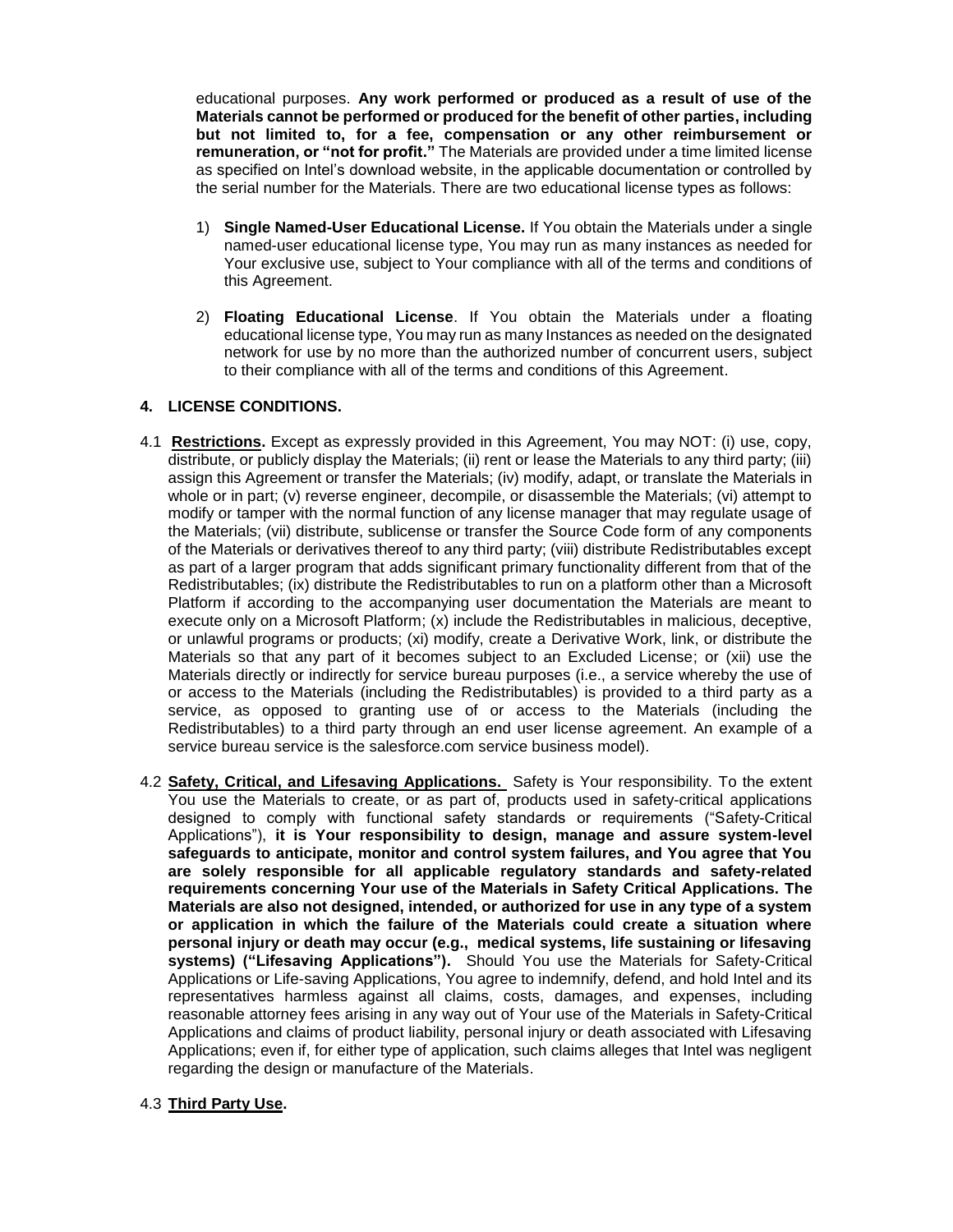- A. If You are an entity with a license pursuant to Section 3.1, Your contractors may use the Materials as specified in Section 2 above, provided: (i) their use of the Materials is solely on behalf of and in support of Your business, (ii) they agree to the terms and conditions of this Agreement, and (iii) You are solely responsible for their use of the Materials.
- B. You may utilize a Cloud Provider to host the Materials for You, provided: (i) the Cloud Provider may only host the Materials for Your exclusive use and may not use the Materials for any other purpose whatsoever, including the restriction set forth in Section 4.1(xii); (ii) the Cloud Provider's use of the Materials must be solely on behalf of and in support of Your Product or Your Project (as applicable), and (iii) You will indemnify, hold harmless, and defend Intel and its suppliers from and against any claims or lawsuits, including attorney's fees, that arise or result from Your Cloud Provider's use, misuse or disclosure of the Materials.
- 4.4 **Media Format Codecs and Digital Rights Management.** You acknowledge and agree that Your use of the Materials or distribution of the Materials with Your Product or Your Project as permitted by this license may require You to procure license(s) from one or more third parties that may hold intellectual property rights applicable to any media decoding, encoding or transcoding technology (such as, for example, through use of an audio or video codec) and/or digital rights management capabilities of the Materials, if any. Should any such additional licenses be required, You are solely responsible for obtaining any such licenses and agree to obtain any such licenses at Your own expense.
- 4.5 **Materials Transfer**. You may only permanently transfer the Materials you receive pursuant to a license type listed in Section 3.1 above, and all of Your rights under this Agreement, to another party ("Recipient") solely in conjunction with a change of ownership, merger, acquisition, sale or transfer of all or substantially all of Your business or assets, either voluntarily, by operation of law or otherwise subject to the following: You must notify Intel of the transfer by sending a letter to Intel: (i) identifying the legal entities of Recipient and You, (ii) identifying the Materials (i.e., the specific Intel software and version) and the associated serial numbers to be transferred, (iii) certifying that You retain no copies of the Materials or portions thereof, (iv) certifying that the Recipient has agreed in writing to be bound by all of the terms and conditions of this Agreement, (v) certifying that the Recipient has been notified that in order to receive support from Intel for the Materials they must notify Intel in writing of the transfer and provide Intel with the information specified in subsection (ii) above along with the name and email address of the individual assigned to use the Materials, and (vi) providing Your email address so that Intel may confirm receipt of Your letter. Please send such letter to:

Intel Corporation 2111 NE 25<sup>th</sup> Avenue Hillsboro, OR 97124 Attn: DPD Contracts Management, JF2-28

# **5. DATA COLLECTION AND PRIVACY.**

- 5.1 **Anonymous Data Collection by Materials.** Certain Materials may generate and collect anonymous data about the Materials and transmit it to Intel as a one-time event during installation. This anonymous data collection may include, but is not limited to, product name, product version, license type, support type, and installation status. Anonymous data collection by the Materials does not include: (a) any personal or personally identifiable data of You, an end user or a data subject; (b) data or information identifying a business entity; or (c) data or information about non-Intel software. The purpose of the anonymous data collection by the Materials is to enable Intel to develop, improve, and support Intel's products and services.
- 5.2 **Provisioning Data Collection**. Provisioning data may be collected and transmitted to Intel as a one-time event during installation in order to activate the Materials. This collection may be mandatory and a condition of using the Materials in order to verify the right to use the Materials. Provisioning data includes the Material's unique serial number and it may be combined with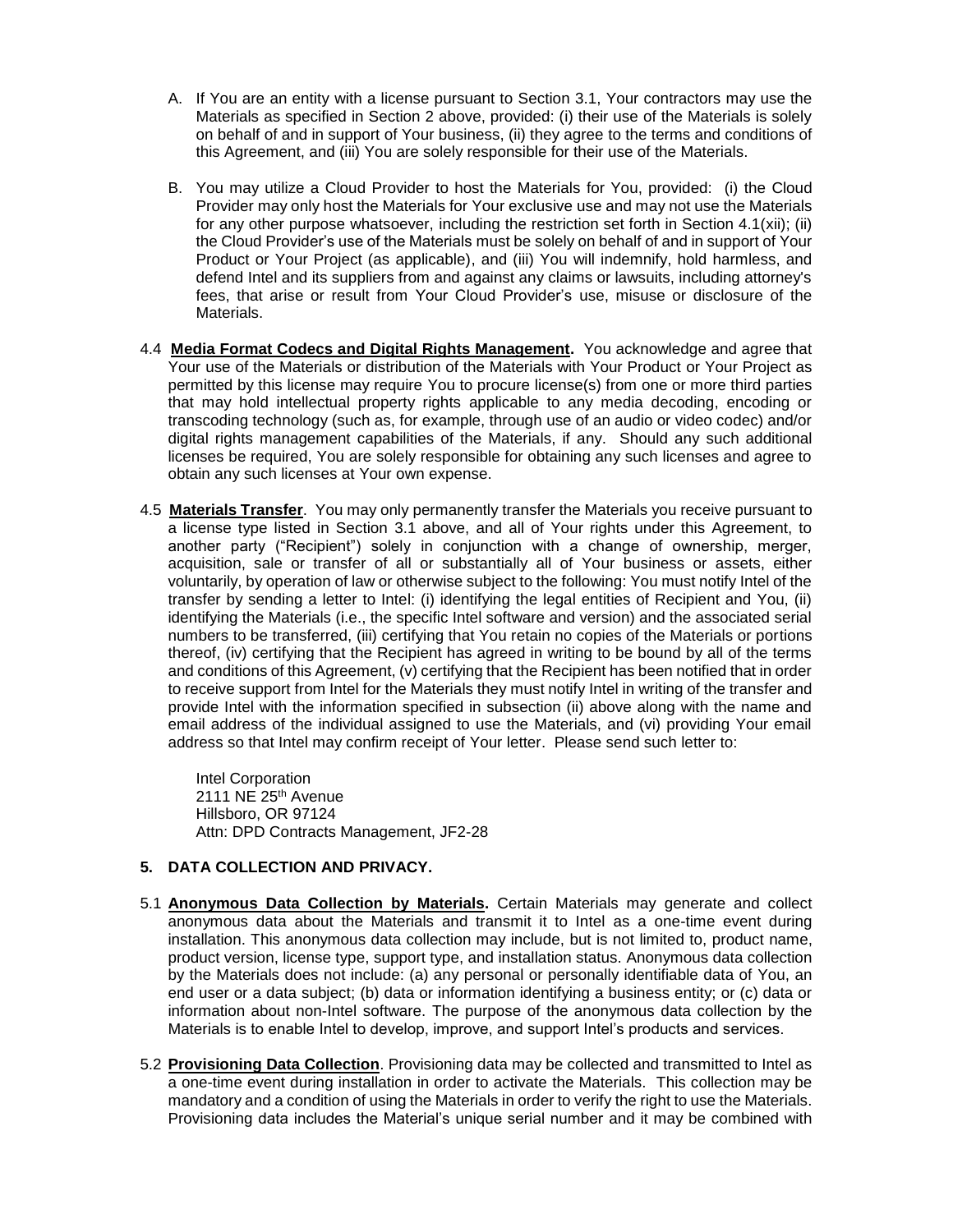other information about the Materials and Your Computer. Provisioning data is not shared with or disclosed to parties outside of Intel. Intel may retain the provisioning data indefinitely.

### 5.3 **Other Data Collection.**

- A. Collection of Registration Data. Some Materials may require registration of the Materials with Intel during installation. The information currently collected during registration is Your first name, Your last name, Your email, Your company, and Your country. The registration information is subject to change, however, You will be notified at the time of registration what information will be collected, why it is being collected, how long it will be retained by Intel, and how to have Your registration information removed from Intel's registration database if You so choose to do so at a later date.
- B. Optional Collection of Analytical Data. You may be given the option during installation of the Materials to consent to the collection of analytical data. Analytical data may include technical information about Your software installation and runtime status (such as installation metrics, serial number, counters, flags, and timestamps), and Your development environment (such as operating system, CPU architecture, and other Intel products installed). You will be notified at the time of installation what analytical data will be collected *if You agree to such collection*, why it is being collected, how long it will be retained by Intel, and how to stop the collection of analytical data if You so choose to do so at a later date.
- C. Required Collection of Analytical Data. For certain Materials, the collection of analytical data as described in Section 4.3 B may be a requirement of use. In these cases, You will be given notice and the option to cancel the download or installation of the Materials if you do not wish to consent to the collection of analytical data.
- 5.4 **Intel's Privacy Notice.** Intel is committed to respecting Your privacy. To learn more about Intel's privacy practices, please visit [http://www.intel.com/privacy.](http://www.intel.com/privacy)
- **6. OWNERSHIP**. Title to the Materials and all copies thereof remain with Intel or its suppliers. The Materials are protected by intellectual property rights, including without limitation, United States copyright laws and international treaty provisions. You will not remove any copyright or other proprietary notice from the Materials. You agree to prevent any unauthorized copying of the Materials. Except as expressly provided herein, no license or right is granted to You directly or by implication, inducement, estoppel or otherwise; specifically Intel does not grant any express or implied right to You under Intel patents, copyrights, trademarks, or trade secrets.
- **7. NO WARRANTY AND NO SUPPORT. Disclaimer. Intel disclaims all warranties of any kind and the terms and remedies provided in this Agreement are instead of any other warranty or condition, express, implied or statutory, including those regarding merchantability, fitness for any particular purpose, non-infringement or any warranty arising out of any course of dealing, usage of trade, proposal, specification or sample. Intel does not assume (and does not authorize any person to assume on its behalf) any other liability.**

Intel may make changes to the Materials, or to items referenced therein, at any time without notice, but is not obligated to support, update or provide training for the Materials under the terms of this Agreement. **Intel may in its sole discretion offer such support, updates or training services under separate terms at Intel's then-current rates**. You may request additional information on Intel's service offerings from an Intel representative.

**8. LIMITATION OF LIABILITY. Use of the Materials are at Your own risk. In no event will Intel or its suppliers be liable for any direct, indirect, incidental, consequential, special, or other losses or damages arising out of or related to this Agreement or Your use of the Materials, including without limitation, any of the following losses or damages (whether such losses or damages were foreseen, foreseeable, known or otherwise): (i) loss of revenue; (ii) loss of actual or anticipated profits; (iii) loss of the use of money;**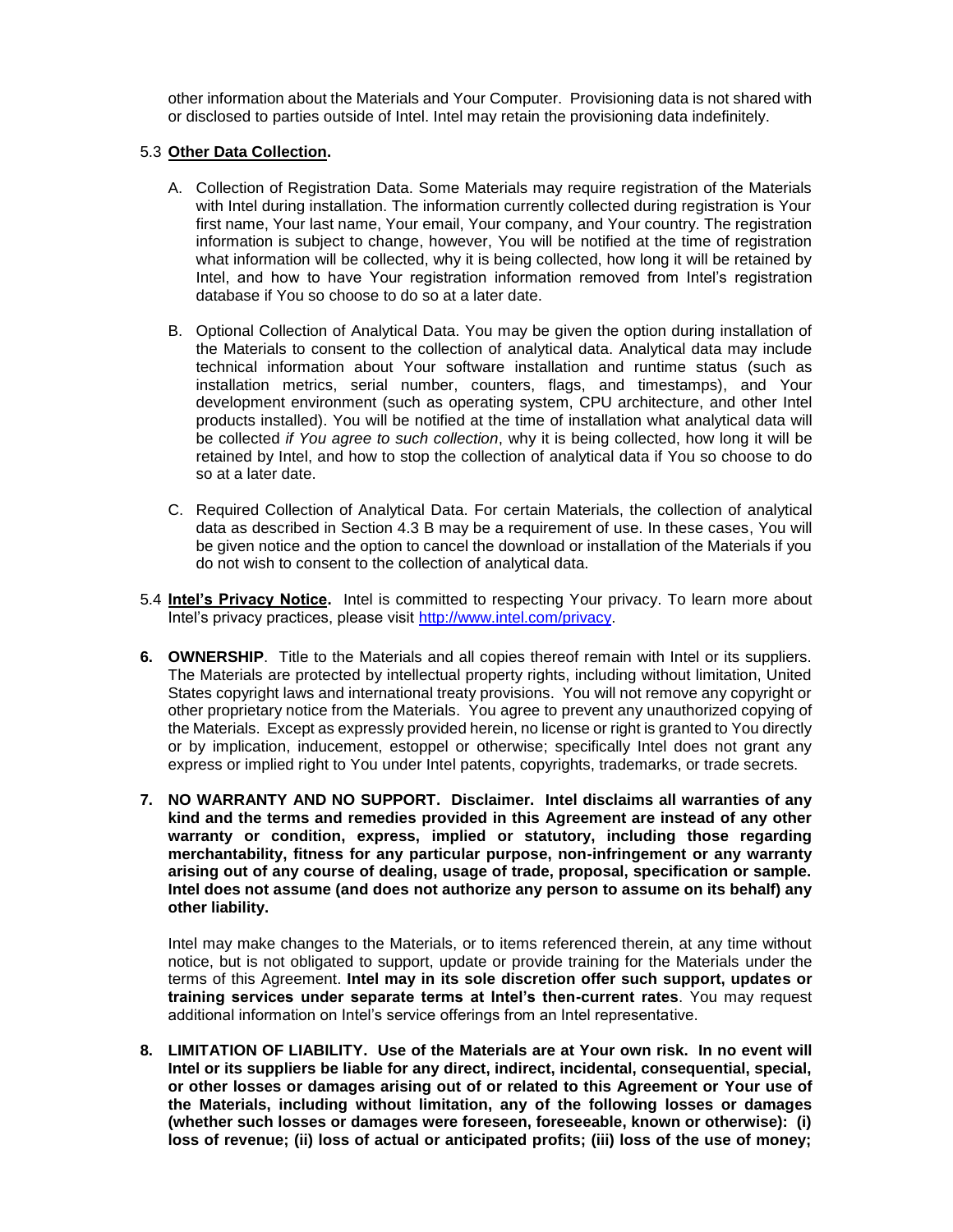**(iv) loss of anticipated savings; (v) loss of business; (vi) loss of opportunity; (vii) loss of goodwill; (viii) loss of use of the Software; (ix) loss of reputation; (x) loss of, damage to, or corruption of data; or (xi) any indirect, incidental special or consequential loss of damage however caused (including loss or damage of the type specified in this Section 6).**

**9. USER SUBMISSIONS**. This Agreement does not obligate You to provide Intel with materials, information, comments, suggestions or other communication regarding the Materials. However, You agree that any material, information, comments, suggestions or other communication You transmit or post to an Intel website (including but not limited to, submissions to the Intel Premier Support and/or other customer support websites or online portals) or provide to Intel under this Agreement are not controlled by the International Traffic in Arms Regulations (ITAR) or the Export Administration Regulation (EAR), and if related to the features, functions, performance or use of the Materials are deemed non-confidential and nonproprietary ("Communications"). Intel will have no obligations with respect to the Communications. You hereby grant to Intel a non-exclusive, perpetual, irrevocable, royaltyfree, copyright license to copy, modify, create Derivative Works, publicly display, disclose, distribute, license and sublicense through multiple tiers of distribution and licensees, incorporate and otherwise use the Communications and all data, images, sounds, text, and other things embodied therein, including Derivative Works thereto, for any and all commercial or non-commercial purposes. You are prohibited from posting or transmitting to or from an Intel website or provide to Intel any unlawful, threatening, libelous, defamatory, obscene, pornographic, or other material that would violate any law. If You wish to provide Intel with information that You intend to be treated as confidential information, Intel requires that such confidential information be provided pursuant to a non-disclosure agreement ("NDA"), so please contact Your Intel representative to ensure the proper NDA is in place.

Nothing in this Agreement will be construed as preventing Intel from reviewing Your Communications and errors or defects in Intel products discovered while reviewing Your Communications. Furthermore, nothing in this Agreement will be construed as preventing Intel from implementing independently-developed enhancements to Intel's own error diagnosis methodology to detect errors or defects in Intel products discovered while reviewing Your Communications or to implement bug fixes or enhancements in Intel products. The foregoing may include the right to include Your Communications in regression test suites.

- **10. NON-DISCLOSURE**. The following provisions will apply if there is no existing non-disclosure agreement between You and Intel. The Materials are the Confidential Information of Intel. You will maintain the confidentiality of Intel's Confidential Information with at least the same degree of care that You use to protect Your own confidential and proprietary information, but no less than a reasonable degree of care under the circumstances. You will only disclose the Confidential Information to Your employees who have a need to know and who agree to abide by nondisclosure terms at least as comprehensive as those set forth herein; provided that You will be liable for breach by any such employee. For the purposes of this Agreement, the term "employee" will include Your independent contractors, who have signed confidentiality agreements with You. You will not make any copies of the Confidential Information except as necessary for Your employees with a need to know. Any copies which are made will be identified as belonging to Intel and marked "confidential", "proprietary" or with similar legend. You will not be liable for the disclosure of any Confidential Information which is (a) generally made available publicly or to third parties by Intel without restriction on disclosure; (b) rightfully received from a third party without obligation of confidentiality; (c) rightfully known to You without any limitation on disclosure prior to Your receipt from Intel; (d) independently developed by Your employees; or (e) required to be disclosed in accordance with applicable laws, regulations, court, judicial or other government order, provided that You will give Intel reasonable notice prior to such disclosure and will comply with any applicable protective order.
- **11. TERMINATION OF THIS LICENSE**. This Agreement becomes effective on the date You accept this Agreement and will continue until terminated as provided for in this Agreement. If You are using the Materials under a time-limited license, for example an Evaluation License, this Agreement terminates without notice on the last day of the time period, which is specified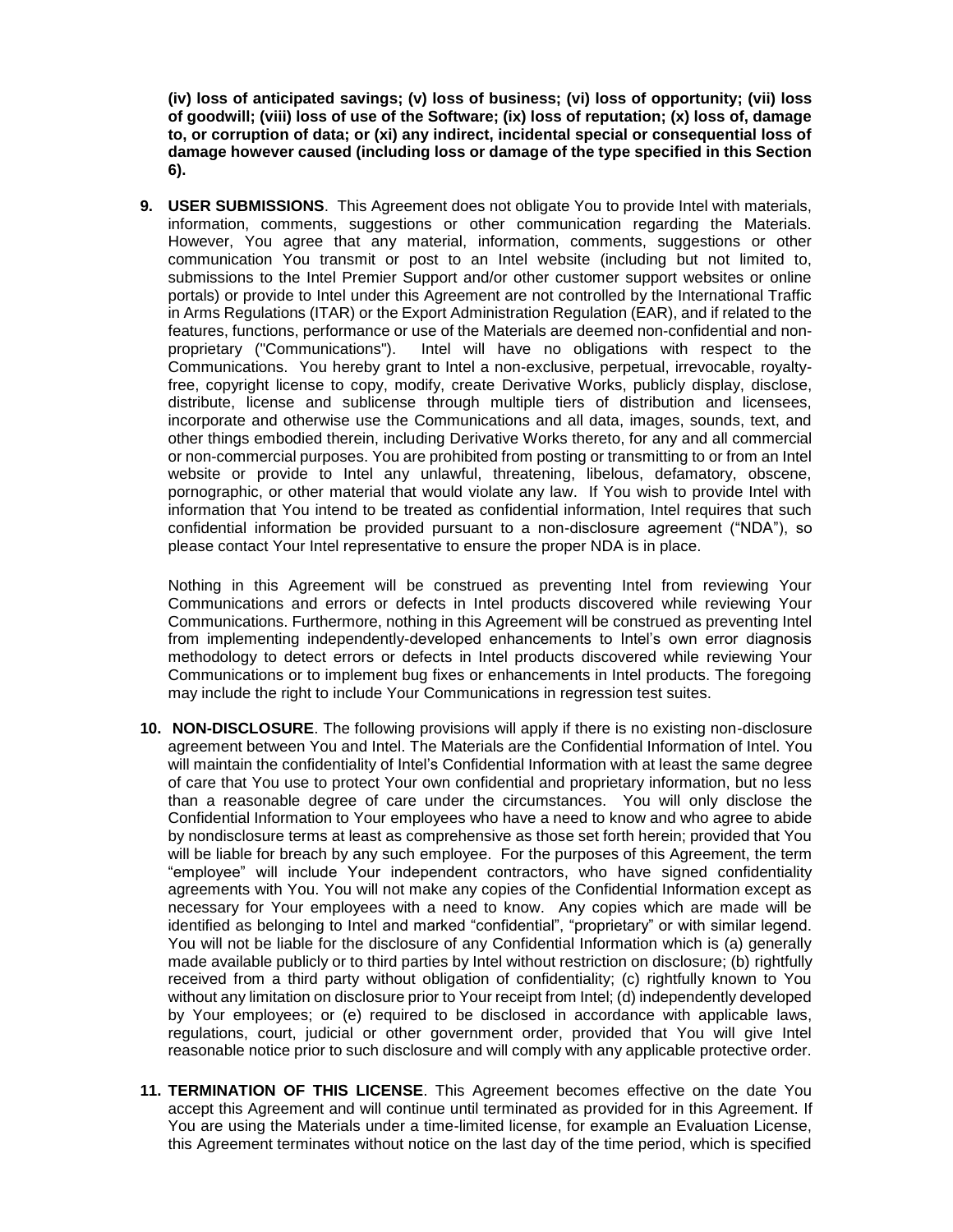in the Materials or on Intel's website, and/or controlled by the serial number for the Materials. Intel may terminate this license immediately if You are in breach of any of its terms and conditions and such breach is not cured within thirty (30) days of written notice from Intel. Upon termination, You will immediately return to Intel or destroy the Materials and all copies thereof. In the event of termination of this Agreement, the license grant to any Materials or Redistributables distributed by You in accordance with the terms and conditions of this Agreement, prior to the effective date of such termination, will survive any such termination of this Agreement. Sections 1, 5, 6, 7, 8, 9, 10, 11, 12, and 13 will survive expiration or termination of this Agreement.

**12 U.S. GOVERNMENT RESTRICTED RIGHTS**. The technical data and computer software covered by this license is a "Commercial Item," as such term is defined by the FAR 2.101 (48 C.F.R. 2.101) and is "commercial computer software" and "commercial computer software documentation" as specified under FAR 12.212 (48 C.F.R. 12.212) or DFARS 227.7202 (48 C.F.R. 227.7202), as applicable. This commercial computer software and related documentation is provided to end users for use by and on behalf of the U.S. Government, with only those rights as are granted to all other end users pursuant to the terms and conditions herein. Use for or on behalf of the U.S. Government is permitted only if the party acquiring or using this software is properly authorized by an appropriate U.S. Government official. This use by or for the U.S. Government clause is in lieu of, and supersedes, any other FAR, DFARS, or other provision that addresses Government rights in the computer software or documentation covered by this license. All copyright licenses granted to the U.S. Government are coextensive with the technical data and computer software licenses granted herein. The U.S. Government will only have the right to reproduce, distribute, perform, display, and prepare Derivative Works as needed to implement those rights.

## **13. GENERAL PROVISIONS.**

- **13.1 ENTIRE AGREEMENT.** This Agreement contains the complete and exclusive agreement and understanding between the parties concerning the subject matter of this Agreement, and supersedes all prior and contemporaneous proposals, agreements, understanding, negotiations, representations, warranties, conditions, and communications, oral or written, between the parties relating to the same subject matter. This Agreement, including without limitation its termination, has no effect on any signed non-disclosure agreements between the parties, which remain in full force and effect as separate agreements to their terms. Each party acknowledges and agrees that in entering into this Agreement it has not relied on, and will not be entitled to rely on, any oral or written representations, warranties, conditions, understanding, or communications between the parties that are not expressly set forth in this Agreement. The express provisions of this Agreement control over any course of performance, course of dealing, or usage of the trade inconsistent with any of the provisions of this Agreement. The provisions of this Agreement will prevail notwithstanding any different, conflicting, or additional provisions that may appear on any purchase order, acknowledgement, invoice, or other writing issued by either party in connection with this Agreement. No modification or amendment to this Agreement will be effective unless in writing and signed by authorized representatives of each party, and must specifically identify this Agreement by its title and version (e.g., "End User License Agreement for the Intel(R) Software (Version October 2018)); except that Intel may make changes to the Agreement as it distributes new versions of the Materials. When changes are made, Intel will make a new version of the Agreement available on its website: [https://software.intel.com/en](https://software.intel.com/en-us/articles/end-user-license-agreement)[us/articles/end-user-license-agreement.](https://software.intel.com/en-us/articles/end-user-license-agreement) If You received a copy of this Agreement translated into another language, the English language version of this Agreement will prevail in the event of any conflict between versions.
- **13.2 EXPORT.** You acknowledge that the Materials and all related technical information are subject to export controls under the laws and regulations of the United States and any other applicable governments. You agree to comply with these laws and regulations governing export, re-export, import, transfer, distribution, and use of the Materials. In particular, but without limitation, the Materials may not be exported or re-exported (a) into any U.S. embargoed countries or (b) to any person or entity listed on a denial order published by the